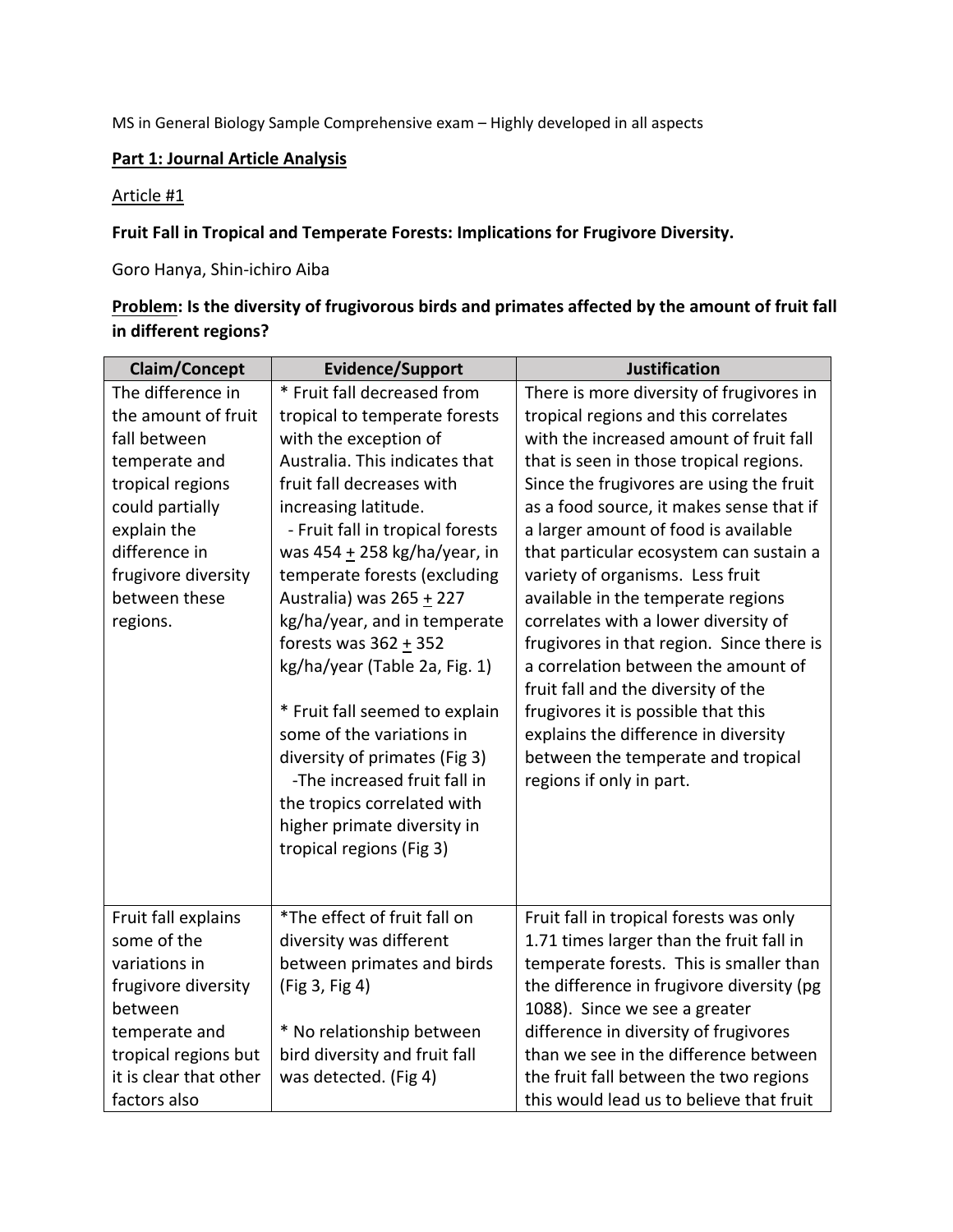| contribute to        | *Only temperate/tropical     | fall contributes to the diversity         |
|----------------------|------------------------------|-------------------------------------------|
| tropical regions     | classification affected bird | difference between the two regions        |
| containing higher    | diversity (Fig 4).           | but it is not the only contributing       |
| frugivore diversity. |                              | factor. The correlation between fruit     |
|                      |                              | fall and frugivore diversity is probably  |
|                      |                              | found when looking at primates but        |
|                      |                              | not birds because primates tend to        |
|                      |                              | stay in a home range while birds have     |
|                      |                              | the opportunity to migrate to other       |
|                      |                              | food sources if needed. Ecosystems        |
|                      |                              | are complex and involve many factors      |
|                      |                              | weaved together. The diversity of         |
|                      |                              | frugivores seems to depend on fruit       |
|                      |                              | fall but also probably depends of         |
|                      |                              | factors such as the seasonality of fruit, |
|                      |                              | the evolutionary history of the regions,  |
|                      |                              | and the availability of other food        |
|                      |                              | sources.                                  |

## Methodologies

The authors of this paper compared fruit fall between 53 sites ranging from the equator to the cool-temperate zone (36**°**S - 62**°**N) in Asia, Africa, North and South America, and Australia. (Table 1). A total of 25 tropical sites and 28 temperate sites were analyzed for this study. In order to get the data on these sites the authors combed through different literature and websites, they did not go to the sites themselves. Fruit fall was compared based on dry-weight, however when dry weight had not been recorded the authors estimated it at 29.5 % of the wet weights. Also if the data they were looking at had weighed the entire reproductive organs and not simply the fruit, the fruit weight was estimated at 63% of this.

The data was examined for 5 cases

- o Entire
- o Temperate and tropical excluding Australia
- o Tropical
- o Temperate
- o Temperate excluding Australia

The relationships between latitude and fruit fall were examined using GSL regression.

Primate and bird diversity was obtained by reviewing the literature and include animals that are strictly frugivores, partial frugivores or granivores.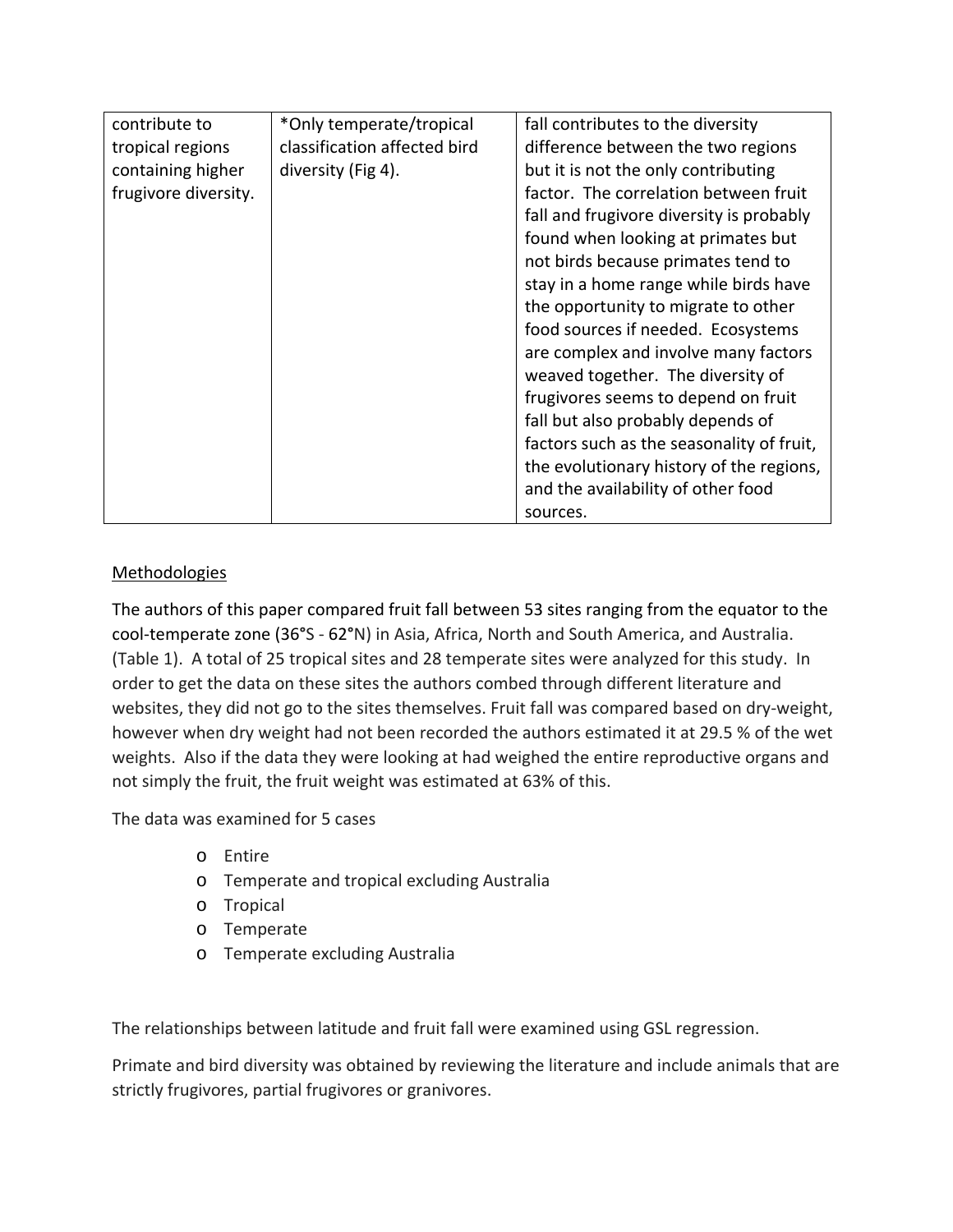The GSL models for both birds and primates included

- o Fruit fall
- o Temperate/tropical classification
- o Both fruit fall and temperate/tropical classification
- o Both fruit fall and temperate/tropical classification as independent variables

### Community College Connection

This paper would fit well in any ecology section of a biology class. It is a great example of the topic of interdependency of living things. All living things are affected and rely on the other living and nonliving components of their environment. Nothing exists in isolation. Factors that affect an organism in one way (ex: increase fruit fall leads to increased primate diversity) may not have the same effect on another organism (ex: no correlation between fruit fall and bird diversity). In an ecosystem, many factors tend to be in play at any single moment causing trickle down effects that are felt by many different organisms.

I would use this paper to help illustrate the point that sometimes factors in an environment can have a direct influence on an organism (amount of fruit fall on primate diversity) but other times these same factors do not directly influence other organisms (bird diversity). To teach this in the classroom I would split the students into groups and give them Figure 3 which shows a graph of the fruit fall vs the number of primate species. I would allow them to come to a conclusion on the effect of fruit fall on primate diversity. We would share out as a class and come to a consensus that the greater the fruit fall, the greater the primate diversity. I then would repeat this process with Fig 4 which shows the amount of fruit fall vs the number of bird species. Students should be able to come to a consensus that there is no correlation between increased fruit fall and increased bird diversity. Students would then be asked to come up with an explanation with their group on why they think this difference exists between primates and birds. They should also come up with a plan on what to study next to gain more insight into the differences. Groups would share their thoughts with the class. As a class we can talk about how many factors exist within an ecosystem and often times one factor might have greater influence over a particular organism but not another. In order to gain a complete understanding of an ecosystem one must study as many of these factors as possible.

### Article #2

**Island hopping introduces Polynesian field crickets to novel environments, genetic bottlenecks, and rapid evolution.**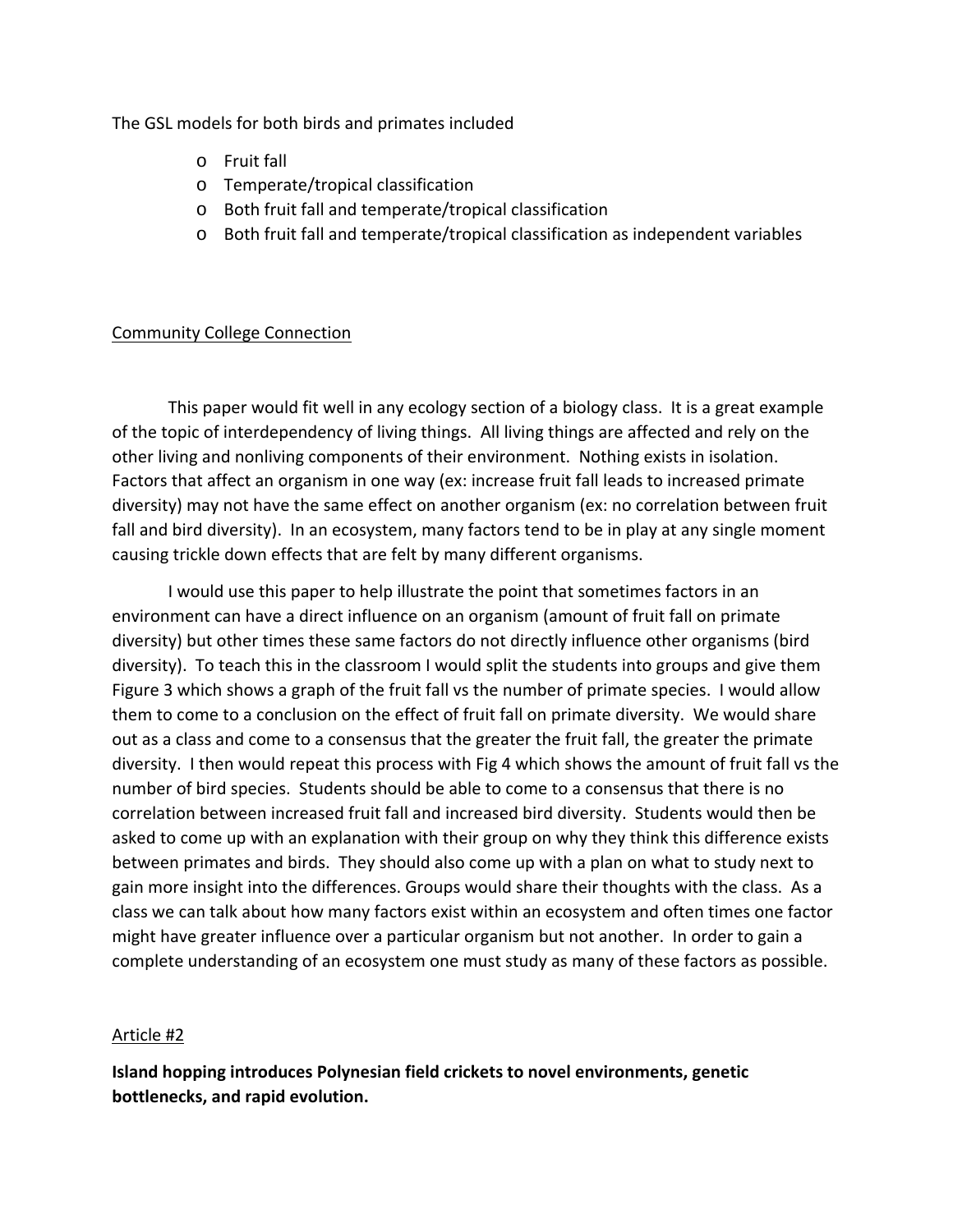# **Tinghitella et. al.**

# **Problem: To identify the neutral processes that might influence sexual signal evolution in**  *Telegryllus oceanicus.*

| <b>Claim/Concept</b>     | <b>Evidence/Support</b>          | <b>Justification</b>                 |
|--------------------------|----------------------------------|--------------------------------------|
| Telegryllus oceanicus    | *Allelic richness decreases as   | As the crickets move out from their  |
| spread across the        | you move west to east (From      | native land of Australia we would    |
| islands from Australia   | Australia to Hawaii). (Table 1)  | expect to see the allelic richness   |
| to Hawaii likely         |                                  | and allelic diversity decrease with  |
| through the              | *Allelic diversity was highest   | each subsequent move to a new        |
| movements of             | in the Australian region,        | island due to the founder's effect.  |
| Polynesian settlers      | intermediate in Oceania, and     | As the distance between the          |
| (either intentionally or | lowest in the Hawaiian           | populations increases the amount     |
| on their ships).         | Islands (Table 1)                | of gene flow decreases. Because of   |
|                          |                                  | this it is very unlikely that the    |
|                          | *Gene diversity was highest      | crickets colonized the islands       |
|                          | in Australian populations        | through multiple colonization        |
|                          | (0.849) and lowest on the        | events.                              |
|                          | island of Marquesas (0.393)      |                                      |
|                          | (Table 1)                        | The movement of the Polynesian       |
|                          |                                  | settlers matches the spread of the   |
|                          | * When looking at the gene       | crickets through the islands. It is  |
|                          | loci of Totri 9a it is evident   | possible that the settlers helped to |
|                          | that allelic diversity decreases | spread up this process as the        |
|                          | as you move west to east in      | oceans would have been an            |
|                          | the crickets' distribution (Fig. | impediment to the spread of the      |
|                          | 2).                              | crickets.                            |
|                          |                                  |                                      |
|                          | *On average the Australian       |                                      |
|                          | region has significantly higher  |                                      |
|                          | allelic richness and gene        |                                      |
|                          | diversity than the Oceania       |                                      |
|                          | and Hawaii regions (Table 4).    |                                      |
|                          |                                  |                                      |
|                          | *There is a strong pattern of    |                                      |
|                          | isolation by distance (Fig 3)    |                                      |
|                          |                                  |                                      |
|                          | *Genetic relationships based     |                                      |
|                          | on microsatellite data suggest   |                                      |
|                          | the Hawaiian populations are     |                                      |
|                          | least distant from those in      |                                      |
|                          | Moorea and the two               |                                      |
|                          | populations from the Cook        |                                      |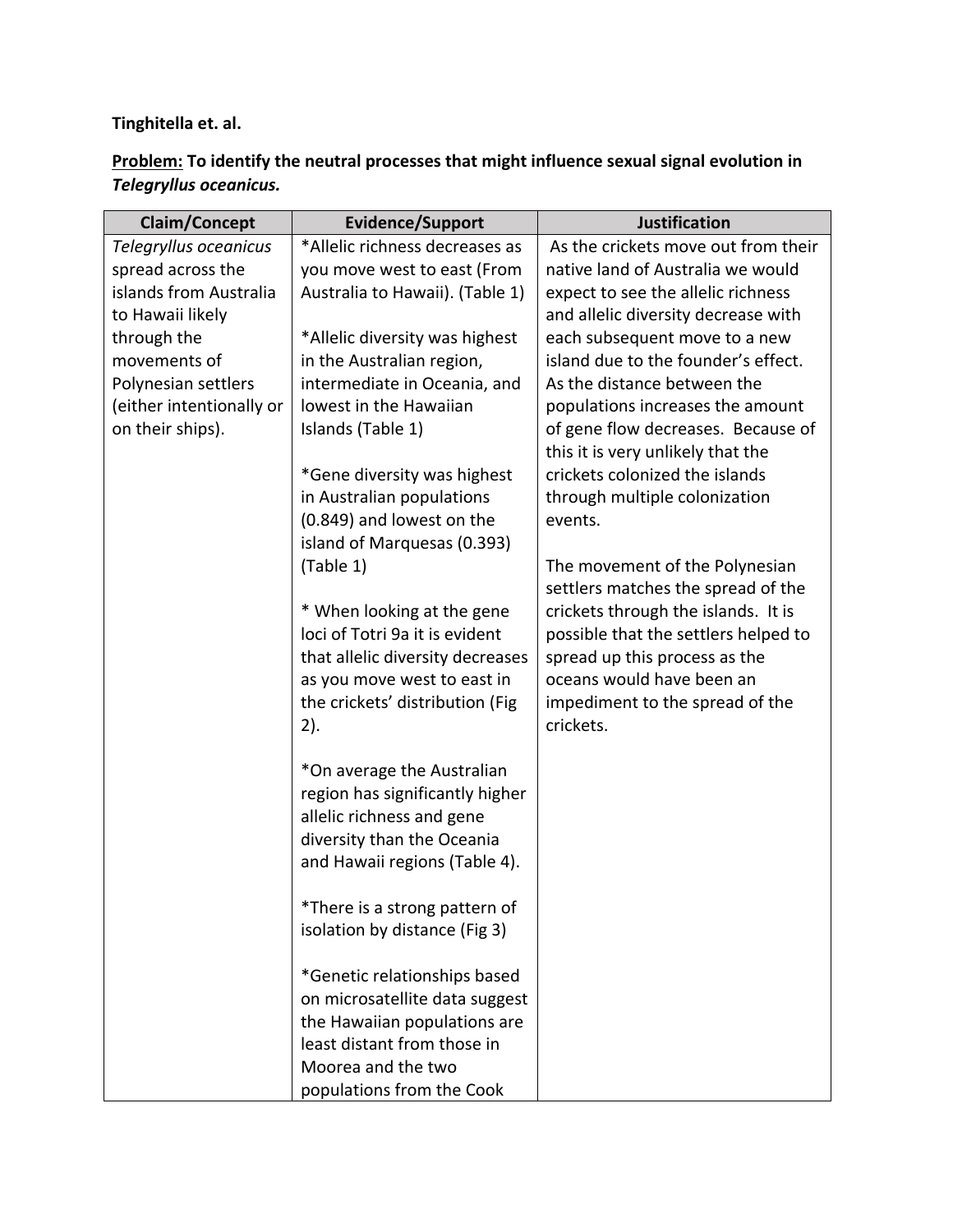|                        | Islands. (Fig 4)                                          |                                                                       |
|------------------------|-----------------------------------------------------------|-----------------------------------------------------------------------|
|                        | *The movement of the                                      |                                                                       |
|                        | crickets is consistent with the                           |                                                                       |
|                        | models of the movement of                                 |                                                                       |
|                        | the Polynesian settlers (Fig 5)                           |                                                                       |
| Bottle necking could   | *Bottlenecks were found in                                | The reduction in genetic diversity                                    |
| contribute to the      | only one Australian                                       | and expected heterozygosity in the                                    |
|                        |                                                           |                                                                       |
| spread of the flatwing | population, 3 of the 8                                    | eastern regions as compared with                                      |
| trait                  | populations in the Oceania                                | the western regions indicates a                                       |
|                        | group, and all three of the                               | recent decrease in population size                                    |
|                        | Hawaiian Islands. It is also<br>suspected that there is a | that is consistent with a bottleneck.                                 |
|                        | bottleneck effect in the                                  | Other studies suggest that the                                        |
|                        | Marquesas because there is                                | bottlenecks found outside of                                          |
|                        | only a single allele at two                               | Australia may be responsible for the                                  |
|                        | different loci. (Table 1)                                 | relaxation of female mating                                           |
|                        |                                                           | requirements. These relaxed                                           |
|                        | * On average the Australian                               | mating requirements might have                                        |
|                        | region has significantly higher                           | allowed for the spread of the                                         |
|                        | allelic richness and gene                                 | flatwinged trait in Hawaii.                                           |
|                        | diversity than the Oceania                                |                                                                       |
|                        | and Hawaii regions (Table 4).                             | Low levels of differentiation are                                     |
|                        |                                                           | expected in Australia because it is a                                 |
|                        | <i>*T. oceanicus</i> from Hawaii are                      | more established population                                           |
|                        | more likely to mate with a                                | allowing more time for migration to                                   |
|                        | flatwinged male than the                                  | occur. The low level of                                               |
|                        | females in Australia                                      | differentiation in the western                                        |
|                        |                                                           |                                                                       |
|                        | (Tinghitella & Zuk, 2009)                                 | islands suggests a high gene flow<br>among these islands allowing for |
|                        | *There are low levels of                                  | the spread of the non-signaling                                       |
|                        | differentiation in Australia                              | morph by migrating males.                                             |
|                        | and also in Hawaii, Fiji, and                             |                                                                       |
|                        | the Cook Islands. (Table 2)                               |                                                                       |
|                        |                                                           |                                                                       |

# **Methods**

The authors of this paper collected DNA samples from 19 locations in Australia and the Pacific Islands between 2004 and 2007 (Fig 1). These included areas where the crickets have been living for a very long time (ancestral ranges), areas where the crickets and the parasitic fly do not overlap, and areas where the crickets get parasitized by the fly. The leg muscle was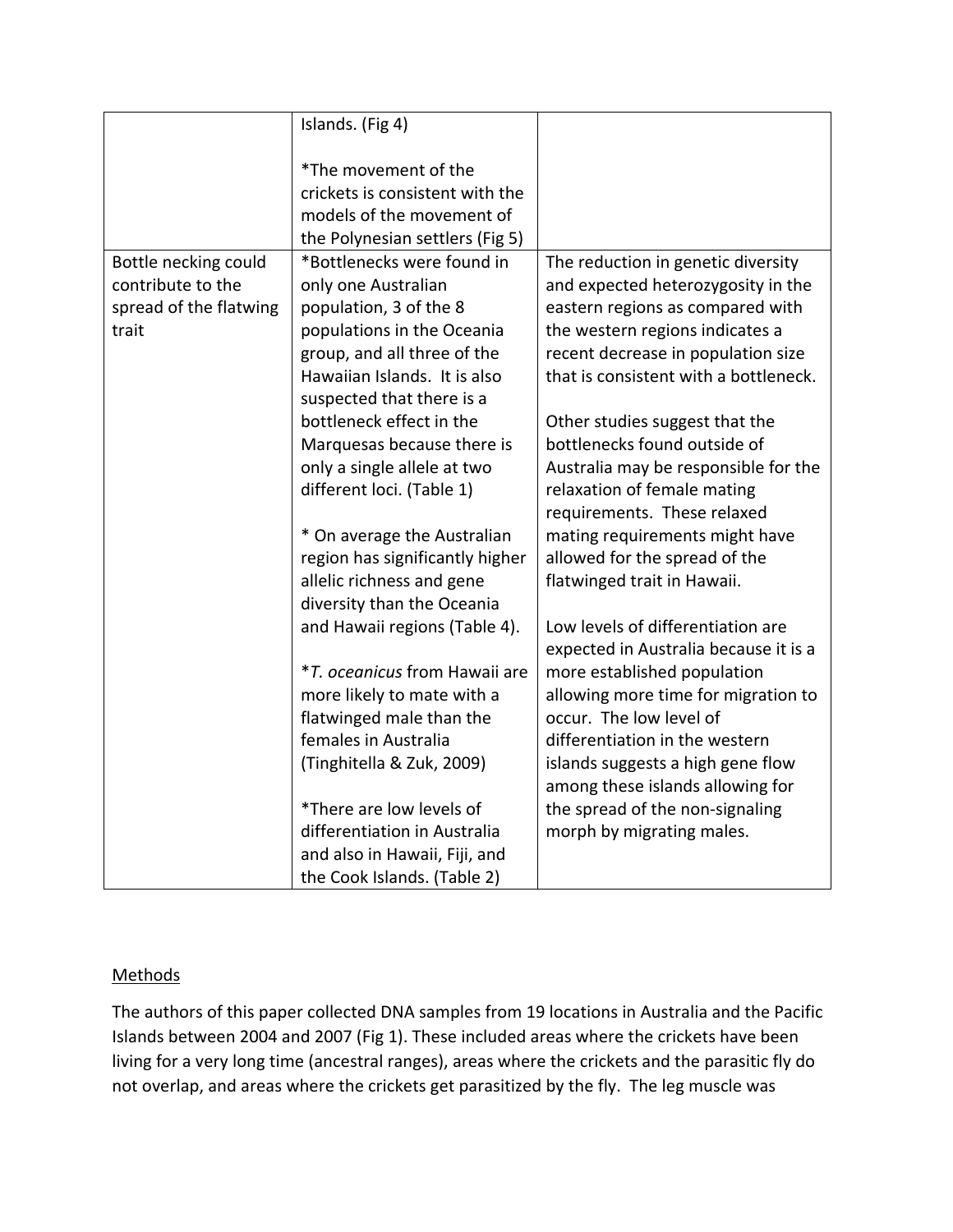removed the crickets and the DNA was pulled out from this using normal DNA extraction methods. Taking this DNA and using various computer software programs, the authors of the paper were able to look at how similar/different the crickets were to each other at a genetic level. They were looking for things such as how many different genes were present, how many different alleles of those genes were present, and how many of these genes and alleles did the crickets from different areas have in common with each other. From this information genetic trees and global migrations could be estimated using specific software programs.

#### **Community College Connection**

The topic that this paper connects to in a community college biology course would be that of the Founder's effect and genetic drift. Although natural selection is a powerful player when it comes to changing and forming life on Earth, there are other factors at work as well. Islands are often colonized by a few individuals who then multiply. This is known as the founder effect. Since population sizes are vastly smaller on these island that are "founded" by a few, genetic diversity is low, allowing for a few rare genes to become more prevalent in a population where they might not otherwise (genetic drift).

To teach the concept that there are many selection pressures at work on organisms, some that are random and some that are not, I would create cards that have different scenarios on them for the students to read. Working in a group they would have to decide which kind of selection pressure(s) is at work (ex: natural selection, sexual selection, genetic drift, gene flow). This paper has a nice variety of scenarios that could be used. Examples of some of the scenarios could be: 1. Crickets that "sing" to attract a mate are often parasitized by a fly in Hawaii. Overtime crickets have begun to lose their "singing" ability. 2. Female crickets from one region will only mate with male crickets that sing while female crickets from another region do not discriminate. 3. A small number of crickets get transferred to another island by way of the Polynesian settlers. 4. Australia had the most numbers of alleles present and also contains the oldest populations. 5. Islands that are far away from each other tend to have more genetic differences. Scenarios could be placed on a large chart as a class for a visual example of the different selection pressures. We can talk as a class about how the combination of the selection pressure to be silent from the parasitic fly, and the high level of gene flow between the islands due to people spreading the crickets, has allowed for the quick evolution and spread of the flatwing trait across the islands.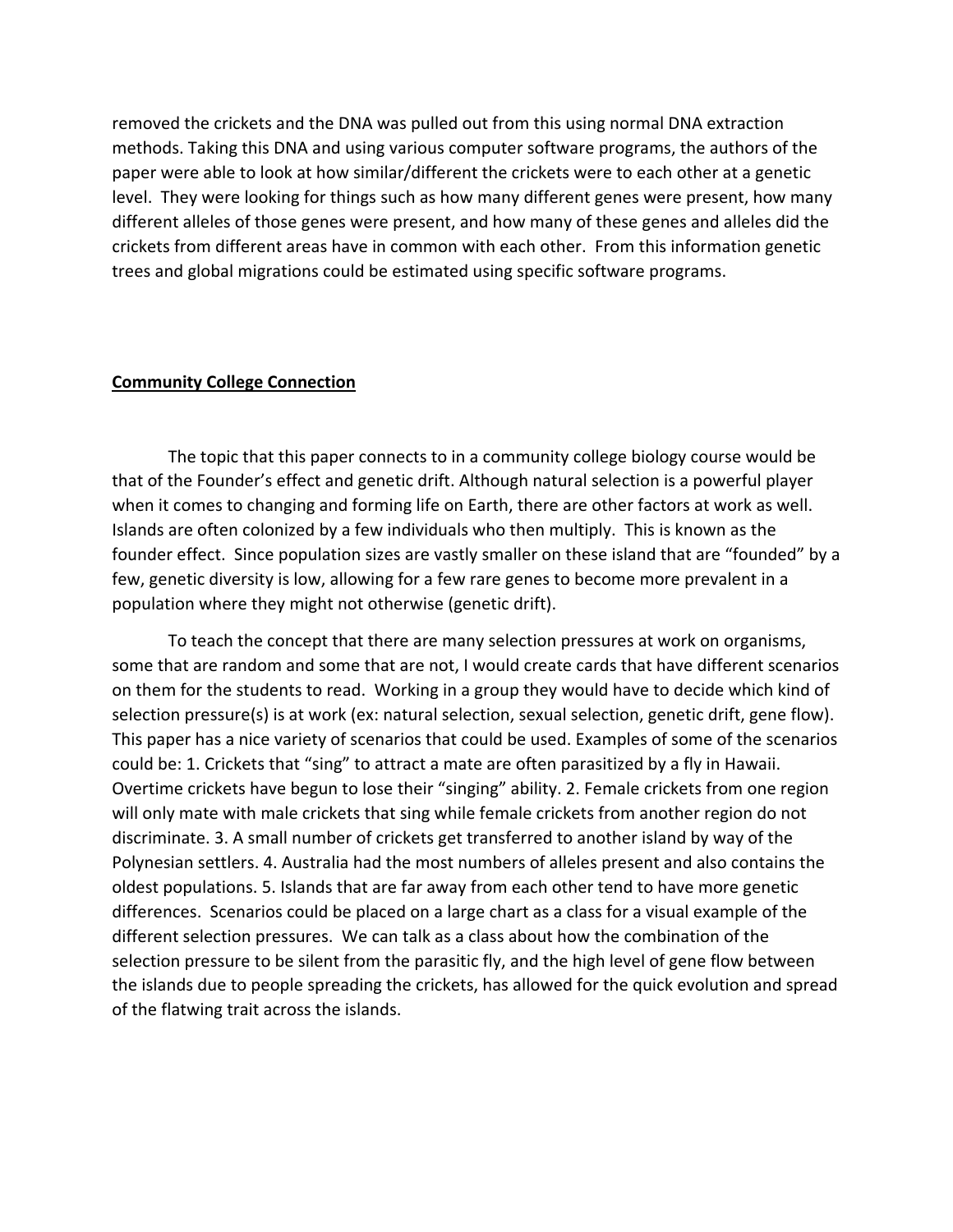## Article #3

# **Opposing unfolded-protein-response signals converge on death receptor 5 to control apoptosis**

**Min Lu et al.**

# **Problem: What mechanisms control UPR induced apoptotic cell death?**

| <b>Claim/Concept</b>           | <b>Evidence/Support</b>            | <b>Justification</b>     |
|--------------------------------|------------------------------------|--------------------------|
| ER stress induces ligand-      | *siRNA depletion of DR5 ligand     | If this apoptosis        |
| independent DR5 activation     | APO24L/TRAIL had no impact on      | pathway was ligand       |
| directly controlled by CHOP.   | the Tg induced apoptosis unlike    | dependent, we would      |
|                                | capsase-8 knockdown (Fig 3A,       | expect to see a          |
|                                | Fig S3 A-B).                       | decrease in apoptosis    |
|                                |                                    | when the DR5 ligand      |
|                                | *Neutralization of extracellular   | (APO24L/TRAIL) was       |
|                                | APO24L/TRAIL did not inhibit       | depleted or when         |
|                                | apoptosis activation (Fig 3B, Fig  | APO24L/TRAIL itself is   |
|                                | S3 C-D).                           | neutralized. This is not |
|                                |                                    | the case however         |
|                                | *DR5 was barely detectable by      | suggesting that CHOP     |
|                                | immunofluorescence in resting      | has direct control over  |
|                                | SK-MES-1 cells but had an          | DR5 activation from      |
|                                | increased abundance with Tg or     | within the cell. Further |
|                                | BfA (Fig 3C)                       | support comes from the   |
|                                |                                    | fact that a siRNA        |
|                                | *In Tg treated cells DR5           | depletion of CHOP        |
|                                | colonized with RACS1 in the        | blocks DR5 mRNA up       |
|                                | Golgi but not the ER marker        | regulation but RRO1a     |
|                                | KDEL, it did however when          | and GADD34 had no        |
|                                | treated with BfA. (Fig 3C)         | effect. It is clear that |
|                                |                                    | CHOP plays a direct role |
|                                | *siRNA depletion of CHOP           | in DR5 activation.       |
|                                | substantially blocked DR5 mRNA     |                          |
|                                | up regulation by Tg or BfA. The    |                          |
|                                | knockdown of the CHOP              |                          |
|                                | transcriptional targets ERO1a or   |                          |
|                                | GADD34 did not. (Fig 4A, Fig S4    |                          |
|                                | A-E)                               |                          |
| IRE1 $α$ counteracts apoptosis | *siRNA knockdown of IRE1α          | * This suggests that     |
|                                | reduced DR5 mRNA decay in Tg-      | IRE1 $\alpha$ might be   |
|                                | treated cells (Fig 4B, Fig S4 I-L) | important in folding.    |
|                                |                                    | Since IRE1α mediates     |
|                                | *A recombinant protein made of     | DR5 RIDD (which          |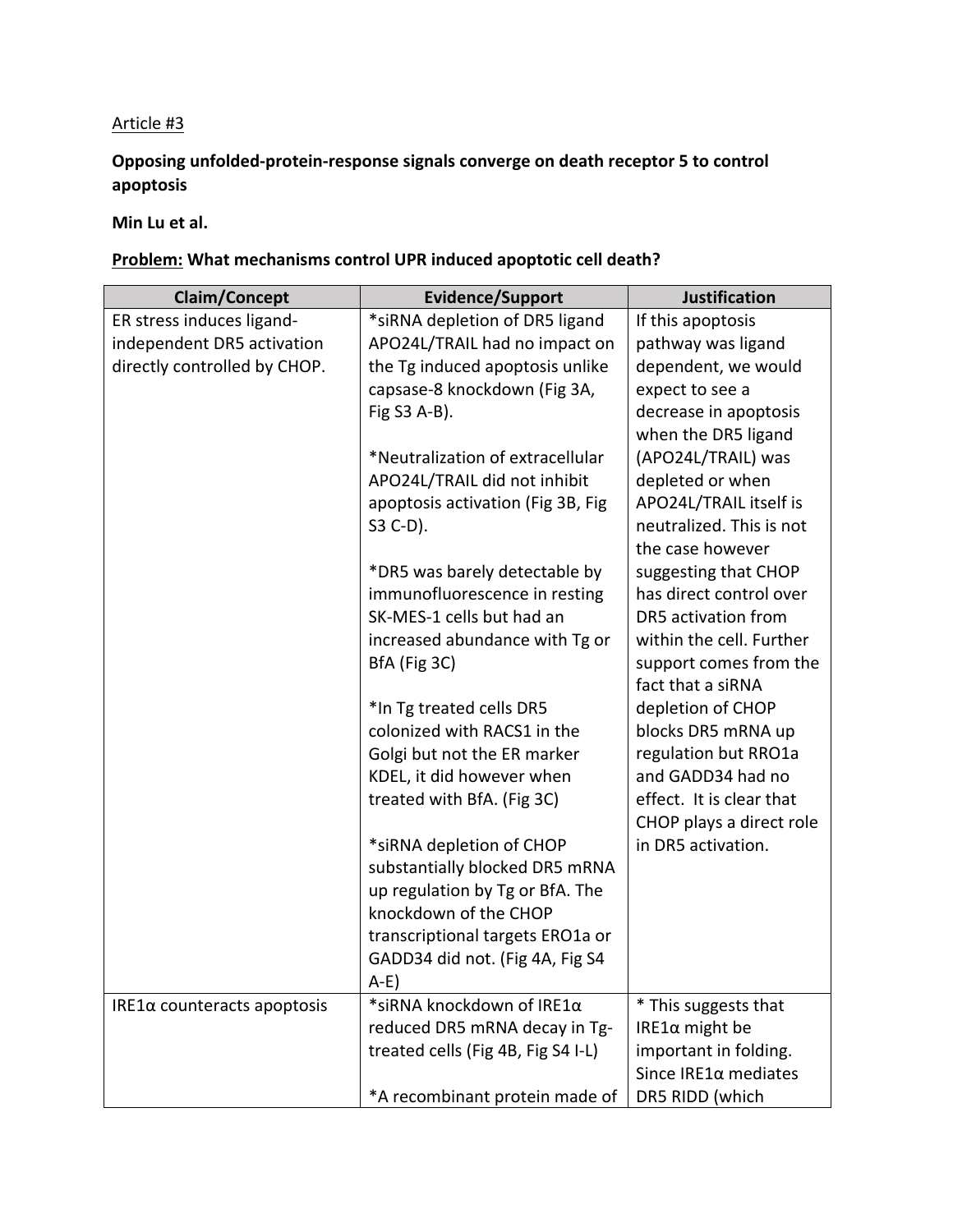| IRE1 $\alpha$ catalytic domains cleaved | degrades DNA) it makes           |
|-----------------------------------------|----------------------------------|
| in vitro transcribed DR5 mRNAs          | sense that we would              |
| and this was blocked by IRE1 $\alpha$   | see a reduction in the           |
| RNase inhibitor 4µ8c (Fig 4C, Fig       | breakdown of DR5                 |
| S4M)                                    | $mRNA$ when IRE1 $\alpha$ is     |
|                                         | reduced.                         |
| * CHOP siRNA reduced DR5 up-            |                                  |
| regulation, caspase 8 activation,       | *This supports the idea          |
| and apoptosis. IRE1 $\alpha$ depletion  | that IRE1 $\alpha$ has an anti-  |
| augmented these events (Fig 4           | apoptotic role. IRE1 $\alpha$ is |
| D-E, Fig S4 N). XBP1s knockdown         | essential in regulating          |
| lead to IRE1 $\alpha$                   | the breakdown of DR5             |
| hyperphosporylation which lead          | mRNA by RIDD.                    |
| to an increase in DR5 mRNA              |                                  |
| decay, decrease in caspase 8,           | *Together PERK/CHOP              |
| and a decrease in apoptosis.            | and IRE1 $\alpha$ work like a    |
| 4µ8C enhanced caspase                   | teeter totter to keep            |
| activation by Tg                        | DR5 in balance and give          |
|                                         | the cell time to recover         |
|                                         | from ER stress. Too              |
|                                         | much DR5 however and             |
|                                         | that teeter totter gets          |
|                                         | pushed in favor of               |
|                                         | apoptosis.                       |

### **Methods**

Different cells types were treated with a variety of ER stress inducing agents. In order to see if DR5 activation was triggered by autocrine death ligand signaling that increases after continual ER stress or if it is controlled directly by CHOP the authors of the paper took some cells and subjected them to something that would either break down Apo2L/Trail (which is the ligand) or caspase-8 (which is needed for apoptosis). They then measured the levels of apoptosis in a control cell and one that had been subjected to ER stressors. They also measured the level of apoptosis when CHOP was depleted and when the transcriptional targets ERP1a and GADD34 were blocked. DR5 activation was measured using immunofluorescence which allows us to take pictures of cells with fluorescent dyes that target specific molecules. The amount of DR5 was also analyzed using QPCR which allows a research to quantify how much of a particular mRNA is present in a sample. Gel electrophoresis (which separates the RNA piece by size) was analyzed to see how the depletion of several factors (like CHOP, XBP1, and IRE1α) affect DR5 and caspase 8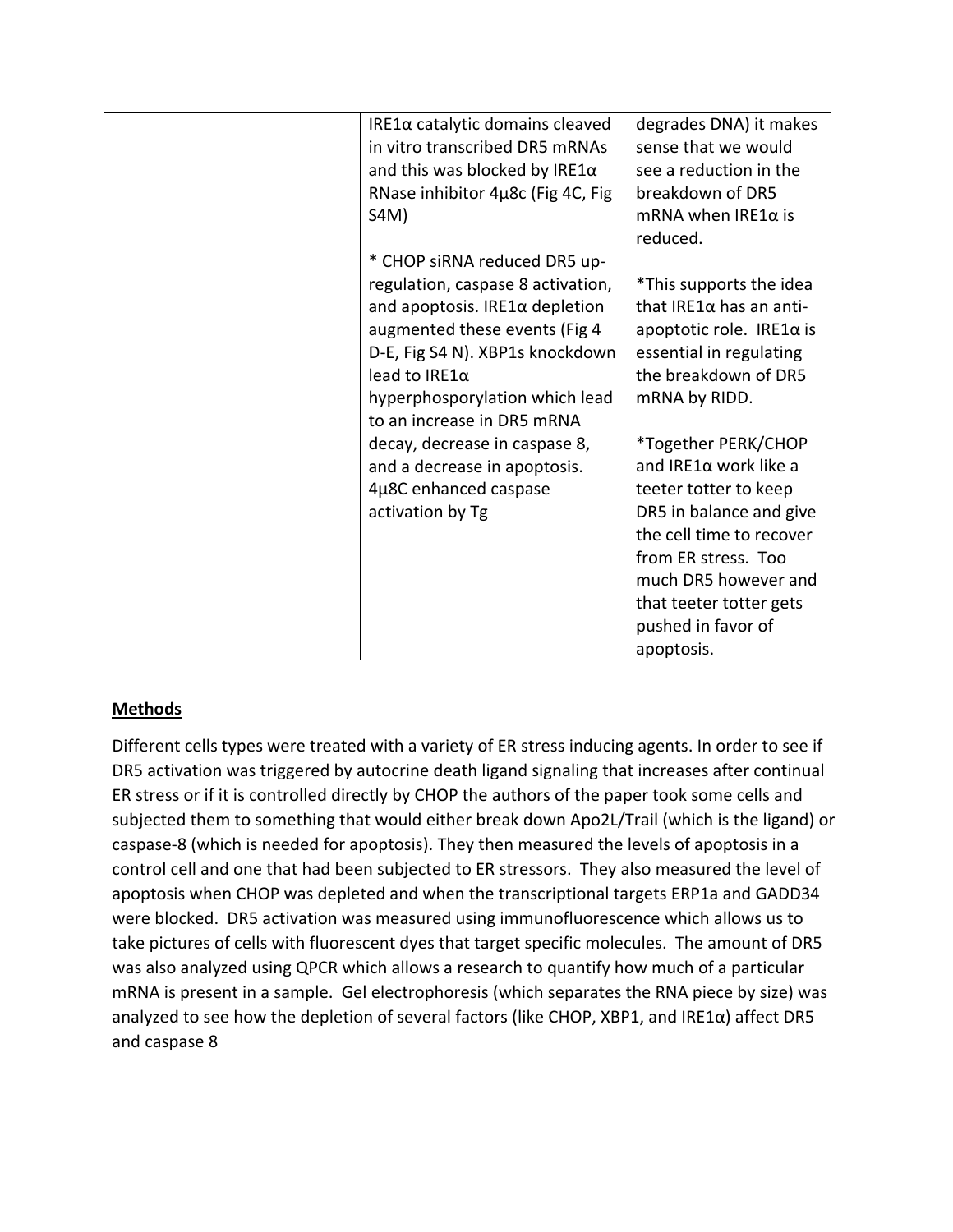#### **Community College Connection**

This paper would fit into the section about signal transduction pathways in a community college biology course (specifically the unfolded protein response and apoptosis). The unfolded protein response happens in response to continual stress of the ER which causes unfolded proteins to start to accumulate within the ER. IRE1 $\alpha$  can detect these unfolded proteins and starts a series of reactions that turn on genes that help the ER to function better and also to turn on RIDD which degrades DR5 mRNA (which induces apoptosis). All of this gives the cell time to recuperate from this stress. However, having to many unfolded proteins for too long is a dangerous state of being, so as unfolded proteins begin to add up CHOP starts to increase DR5 transcription in the cells. This will lead to apoptosis if enough DR5 accumulate.

To help stress the big idea that everything is in a sort of "balance" within the cell and that small changes can have big consequences down the transduction pathways I would give my students copies of the UPR pathways and the apoptosis pathway (intrinsic and extrinsic). I would give them different scenarios of proteins increasing, decreasing, or being eliminated. They then would have to explain what the result would look like in the cell (apoptosis or not) and why. For example: "What effect would an increase in RIDD have on a cell that is undergoing ER stress?". We could talk as a class about how all these factors are interconnected and work together to help the cell react quickly to its needs.

#### **Part 2**

#### Ecology

One of the major "topics" or themes that I took from the ecology course is interdependence. Everything on the planet is dependent on many other factors. No matter what level you are looking at (species, community, ecosystem) nothing stands alone, independent of everything else.

Not only is one particular organism dependent on the resources that are available in its environment but the organism is going to be interacting in some way with the other organisms that share that particular community. Competition is going on between organism vying for the same resources such as food, sunlight, or access to mates. A predator/prey relationship is going to effect the population numbers of both the predator and the prey organism. Some organisms have evolved to have a mutually beneficial relationship (mutualism) such as plants and nitrogen fixing bacteria. Other organisms, like a bird in a tree, benefit from the relationship while the other is not effected (commensalism). In other instances, parasitism occurs when an organism benefits at the detriment of another as seen with mistletoe.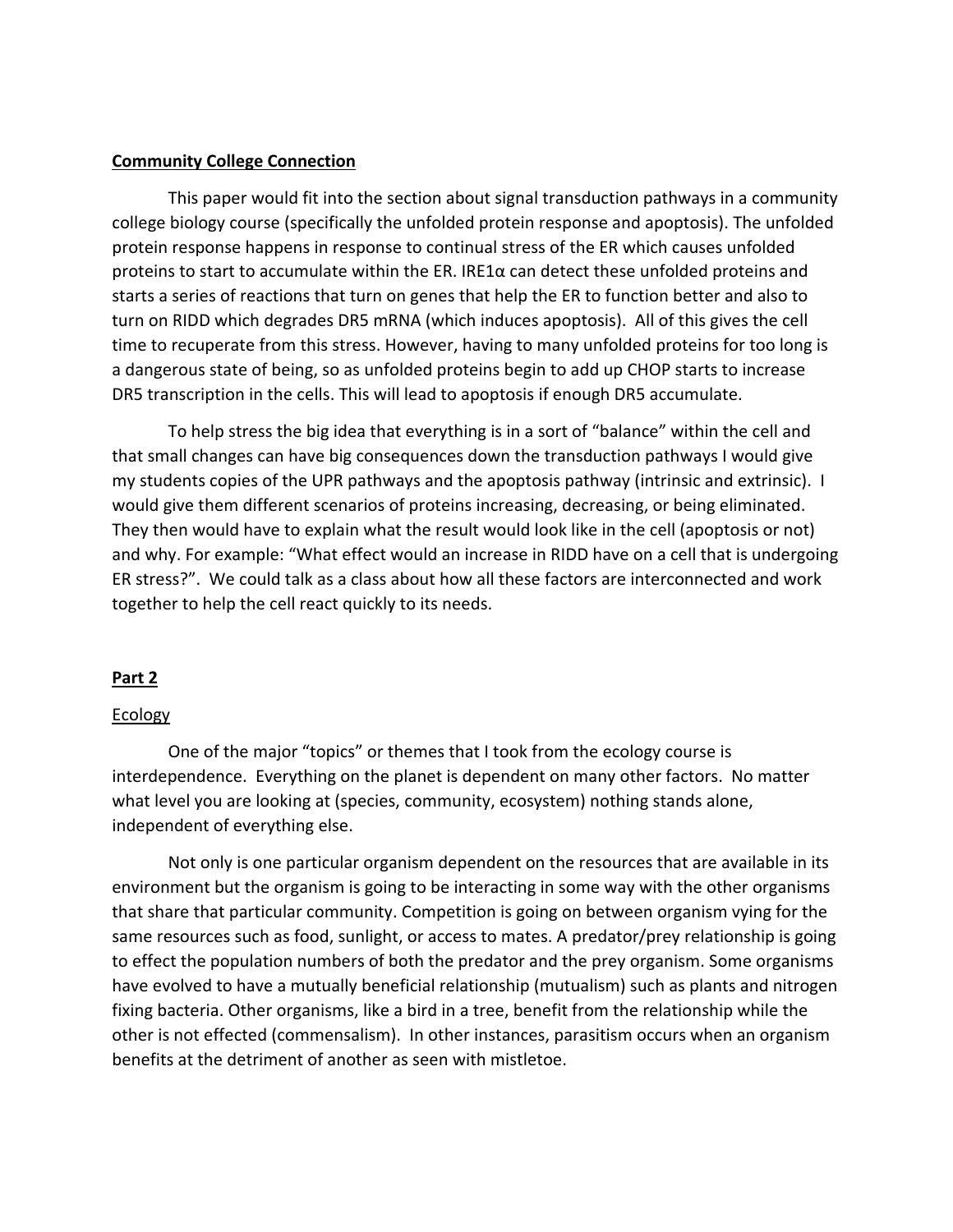Food webs are an attempt to map out how energy and nutrients moves through a community via interconnected food chains. Change the balance of this food web by, for example, introducing a large number predatory fish to a lake for the sake of fishing, and the ramifications will be felt all along the food chains. A change in the climate might cause a bottom up effect in the food web by decreasing the number of producers in the community. The removal of keystone species (like the sea otter) from a community has devastating effects normally leading to a decrease in biodiversity. Invasive species (often spread by humans) can out compete native species and dramatically alter communities as seen with the Brown Tree Snake in Guam.

Living things are also interdependent on the resources that get recycled through their ecosystems. Phosphorus, for example, is weathered or eroded out of rocks and then is taken up by plants from the water and the soil. Animals can then obtain the phosphorus they need by consuming the plants. The plants and animals will die and decomposers will release that phosphorus again to the soil. Humans are impacting this cycle by adding an overabundance of fertilizers to our crops which run off into the oceans causing eutrophication.

Everything, living and nonliving, is interconnect and dependent on everything else. Humans are included in this web of interdependency. It is vital that we look at the big picture when making decisions that will impact the environment.

### Cell Biology

The main topic or "theme" that I took from the cell biology course was regulation. The cell has to have quick and effective regulation so as to be able to adapt to changing circumstances. The cell could not possible obtain enough energy if it had to transcribe a new gene and translate it into protein every time it needed to react to a stimulus, nor would it have enough time.

One of the main ways that a cell regulates its processes is through the use of transcription factors. Only a small amount of a cell's DNA directly codes for transcription factors but these factors can then go on to control the rate of other gene expression by helping or hindering RNA polymerase binding to DNA. Sometimes a transcription factor can even regulate itself by binding to its own gene and serve as a negative feedback. There are often multiple layers of control and often transcriptional factors need co factors to be able to form complexes that RNA polymerase can then bind to. This allows for there to be "backup" pathways in place and keeps the cells from reacting when it is not necessary.

Often there are thresholds that have to be met before a response is seen. In a neuron, for example, voltage gated channels open due to a voltage threshold of around -50mV. If this is not met, then the channels do not open. Ligand gated channels are opened by neuro transmitters which allow Na to enter the cell changing the membrane potential. Enough of the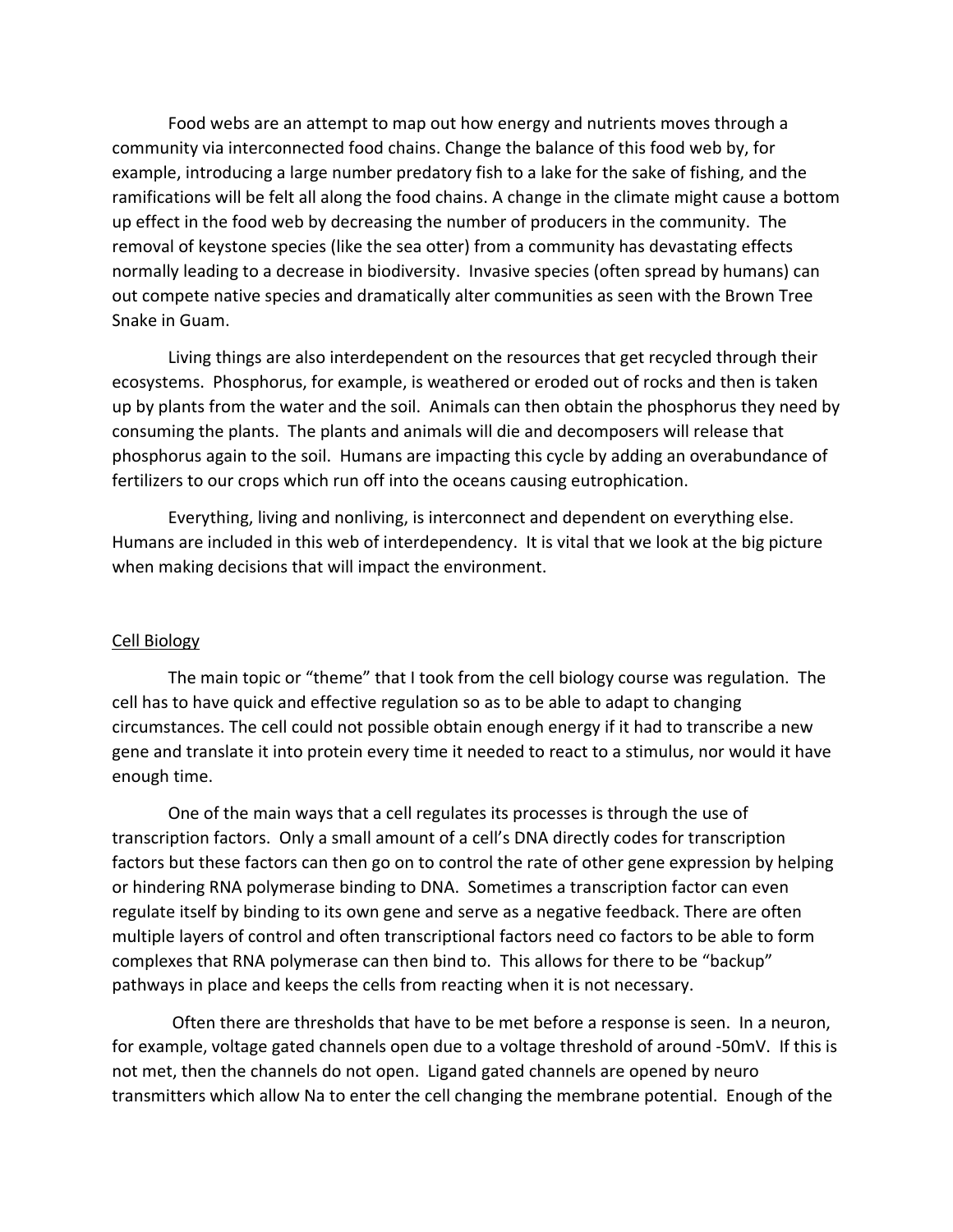signal will cause a wave of Na channels opening up along the axon. When it reaches the end of the axon neurotransmitters are released that are premade and stored. All of these interactions insures that the cell only responds when it needs to and that when it does it can do so very quickly. Actin and myosin are a great example of how the cell keeps a ready supply of monomers at hand that it can quickly build from or deconstruct on a moment's notice in order to allow the cell to do things such as move in response to a stimulus.

Posttranslational modification is a great way for the cell to very efficiently regulate proteins. Often this is done through phosphorylation. Kinases and phosphatases can add and remove phosphate groups, making this type of regulation analogous to an on/off switch. Added phosphate groups will alter the protein activity by changing the shape of the protein. This might affect ligand binding by allosteric control or altering the active site. This can also effect the location of the protein as we see this with the nuclear transport receptor. In the case of the ER retention signal KDEL, simply the pH difference between the ER and the Golgi is enough to change the protein confirmation either exposing or hiding the signal.

The cell can also turn off genes through epigenetic techniques such as DNA methylation or creating heterochromatic that wraps up part of a gene so that it is no longer available to polymerases. This allows for some cells to express genes but for others not to. Without this it would be impossible to form a complex multicellular organism.

The cell has many unique ways of regulating its many functions and I only mentioned a few. Like a city, the cell must orchestrate the building of new materials, transportation, and respond to changes as efficiently and quickly as possible.

### Evolution

A main theme that reoccurred throughout the evolution course is that evolution is not directional. There is no goal in mind for evolution and it certainly is not aiming for "perfection". The evolution of organisms is highly dependent on the environment and conditions in which the organism finds itself and often some traits get passed along simply due to chance.

Genetic drift occurs when there are uneven allele frequencies in a population. It is often seen is small populations that are just starting out in an area or have undergone some kind of catastrophe that lowered its numbers. This causes the population to "drift" towards a single phenotype. This phenotype is not necessarily the best for its environment and is selected for simply by chance. We see evidence of genetic drift in the human population. 25% of non-silent mutations are saved in the human population which is much more than other species. This means that natural selection is not getting rid of these mutations and we are carrying around a lot of baggage in or genome that might have been eliminated by natural selection if our population was bigger. We carrying around a lot of deleterious genes. Approximately 1/3 of our DNA is not selectively important. We have a lot of pseudogenes that are not functional but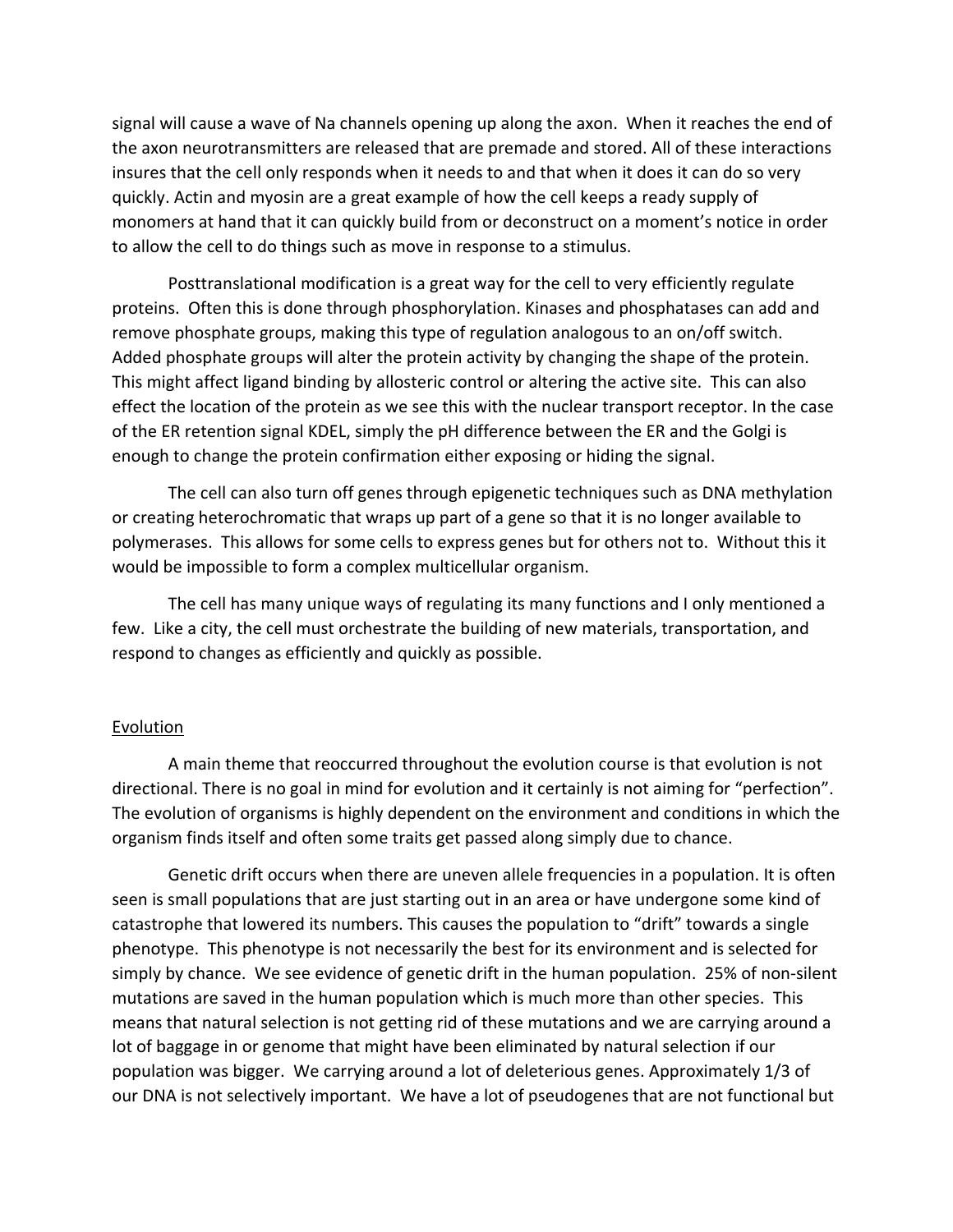still present. We also have retrotransposons and DNA that seem to have been inserted by viruses.

This genetic drift is probably the result of the founder effect. We see less and less variation present in our genomes as we move out of Africa. The differences increase with increased distance. As a few individuals branch out and "found" new areas only a small subset of genes are passes on to future generations. We see this same thing happen with the cricket population as they moved out of Australia and into Hawaii allowing for the flatwing trait to become prominent.

People used to feel that the evolution of horses was a great example of progressive change from a small body size to a large body size, but we now know that they really diversified like a tree and that almost all the horse species are now extinct. There was no directional component the large species of horse just happens to be the one that is still alive today.

Resnick's experiments with the guppies showed us that we are able to control for environmental factors and observe evolution happening in a population. There is not a direction in mind it is simply a response from the environment. The change in early humans was spurred on by climate change and the decreasing of the rainforest. Without this change in climate perhaps we would not be here today. Even the crickets in Hawaii today are faced with conflicting pressures in their environment. Natural selection pressure from a parasitic fly to be silent and sexual selection pressure to sing in order to attract a mate.

The evolution of organisms is complex and beautiful, however, it is not direction and there is no end goal. Organisms are either just lucky enough to live to pass on their traits or they are best suited to their environment. Since blind luck and mutations are always a factor we should not expect evolution to arrive at a "perfect ending".

### Micro/Immunology

A major topic that I see come up repeatedly during the Microbiology and Immunology course is that of detection and evasion. Our immune system tries to have many different techniques for detecting the invasion of our bodies by pathogens, while the pathogens themselves try to stay one step ahead and evade detection by the immune system.

When a pathogen first enters our cells it is often recognized by components of our innate immune system. Cells like phagocytes can recognize structures on the outside of the pathogen that are not native to eukaryotic cells and then proceeded to phagocytosis them. Those cells can then release cytokines that trigger neutrophils that also use pattern recognition involving the toll receptor family to identify pathogens. The alternative pathway of complement can also be triggered by the presence of a pathogen which will lead to the formation of the membrane attack complex that will rupture the membrane of the invading cell. To avoid the detection of the innate immune system many forms of bacteria have developed tough capsules